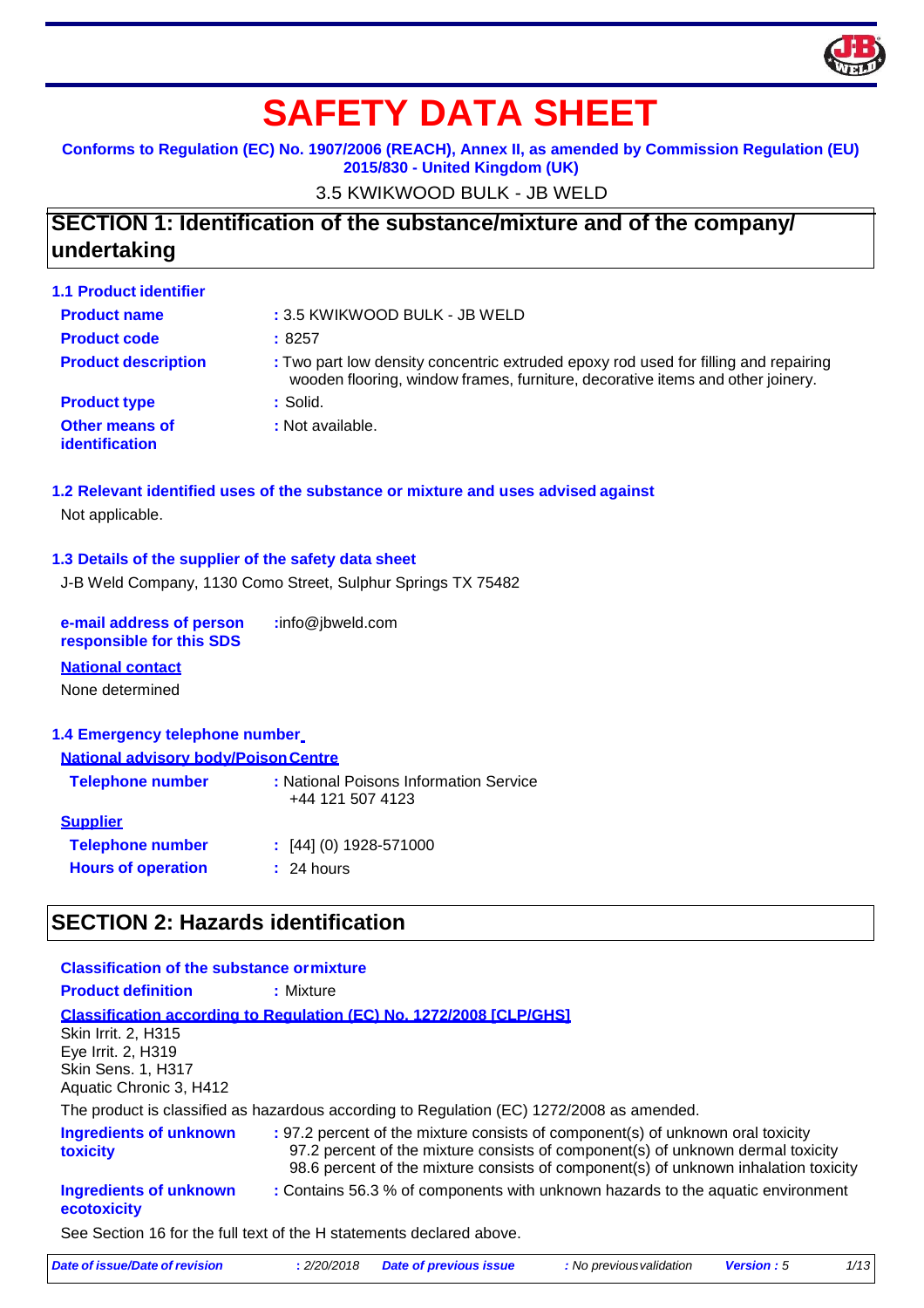# **SECTION 2: Hazards identification**

See Section 11 for more detailed information on health effects and symptoms.

| <b>Label elements</b>                                                                                                                                           |                                                                                                                                                                                                                                                                       |
|-----------------------------------------------------------------------------------------------------------------------------------------------------------------|-----------------------------------------------------------------------------------------------------------------------------------------------------------------------------------------------------------------------------------------------------------------------|
| <b>Hazard pictograms</b>                                                                                                                                        |                                                                                                                                                                                                                                                                       |
| <b>Signal word</b>                                                                                                                                              | : Warning                                                                                                                                                                                                                                                             |
| <b>Hazard statements</b>                                                                                                                                        | Causes serious eye irritation.<br>Causes skin irritation.<br>May cause an allergic skin reaction.<br>Harmful to aquatic life with long lasting effects.                                                                                                               |
| <b>Precautionary statements</b>                                                                                                                                 |                                                                                                                                                                                                                                                                       |
| <b>Prevention</b>                                                                                                                                               | : Wear protective gloves. Wear eye or face protection. Avoid release to the<br>environment.                                                                                                                                                                           |
| <b>Response</b>                                                                                                                                                 | : IF IN EYES: Rinse cautiously with water for several minutes. Remove contact<br>lenses, if present and easy to do. Continue rinsing.                                                                                                                                 |
| <b>Storage</b>                                                                                                                                                  | : Not applicable.                                                                                                                                                                                                                                                     |
| <b>Disposal</b>                                                                                                                                                 | : Dispose of contents and container in accordance with all local, regional, national<br>and international regulations.                                                                                                                                                |
| <b>Hazardous ingredients</b>                                                                                                                                    | : reaction product: bisphenol-A-(epichlorhydrin); epoxy resin (number average<br>molecular weight $\leq 700$ )<br>Poly[oxy(methyl-1,2-ethanediyl)], a-hydro-w-hydroxy-, ether with 2,2-bis(<br>hydroxymethyl)-1,3-propanediol (4:1), 2-hydroxy-3-mercaptopropyl ether |
| <b>Supplemental label</b><br>elements                                                                                                                           | : Not applicable.                                                                                                                                                                                                                                                     |
| <b>Annex XVII - Restrictions</b><br>on the manufacture,<br>placing on the market and<br>use of certain dangerous<br>substances, mixtures and<br><b>articles</b> | : Not applicable.                                                                                                                                                                                                                                                     |
| Special packaging requirements                                                                                                                                  |                                                                                                                                                                                                                                                                       |
| <b>Containers to be fitted</b><br>with child-resistant<br>fastenings                                                                                            | : Not applicable.                                                                                                                                                                                                                                                     |
| <b>Tactile warning of danger</b>                                                                                                                                | : Not applicable.                                                                                                                                                                                                                                                     |
| <b>Other hazards</b>                                                                                                                                            |                                                                                                                                                                                                                                                                       |

**Other hazards which do not result in classification :** None known.

# **SECTION 3: Composition/information on ingredients**

| <b>Product/ingredient name</b>                                                                                                          | <b>Identifiers</b>               | $\%$           | <b>Regulation (EC) No.</b><br>1272/2008 [CLP]                                                 | <b>Type</b> |
|-----------------------------------------------------------------------------------------------------------------------------------------|----------------------------------|----------------|-----------------------------------------------------------------------------------------------|-------------|
| Talc                                                                                                                                    | EC: 238-877-9<br>CAS: 14807-96-6 | $≥25 - ≤50$    | Not classified.                                                                               | $[2]$       |
| reaction product: bisphenol-A-<br>(epichlorhydrin); epoxy resin<br>(number average molecular weight   Index: 603-074-00-8<br>$\leq 700$ | EC: 500-033-5<br>CAS: 25068-38-6 | $\geq 10 - 25$ | Skin Irrit. 2, H315<br>Eye Irrit. 2, H319<br>Skin Sens. 1, H317<br>Aquatic Chronic 2,<br>H411 | $[1]$       |
| glass, oxide, chemicals                                                                                                                 | $EC: 266-046-0$                  | $≥10 - ≤25$    | Not classified.                                                                               | $[2]$       |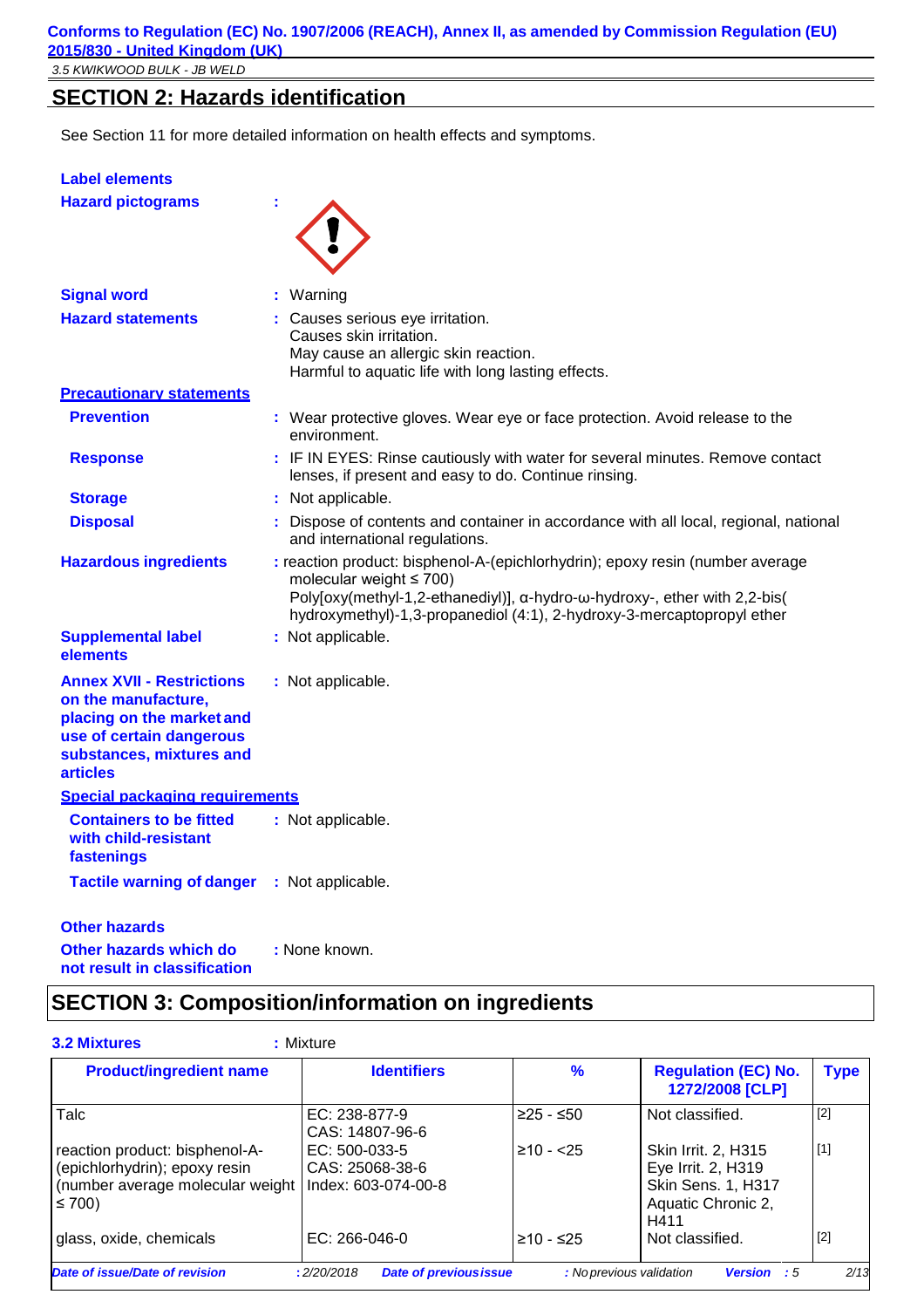*3.5 KWIKWOOD BULK - JB WELD*

| <b>SECTION 3: Composition/information on ingredients</b>                                                                                                                  | CAS: 65997-17-3                                        |             |                                                                                       |       |
|---------------------------------------------------------------------------------------------------------------------------------------------------------------------------|--------------------------------------------------------|-------------|---------------------------------------------------------------------------------------|-------|
| Poly $[0xy$ (methyl-1,2-ethanediyl)], $\alpha$ -<br>hydro-ω-hydroxy-, ether with 2,2-<br>bis(hydroxymethyl)-1,3-propanediol<br>(4:1), 2-hydroxy-3-mercaptopropyl<br>ether | CAS: 72244-98-5                                        | $≥10 - ≤25$ | Skin Sens. 1B, H317<br>Aquatic Chronic 3,<br>H412                                     | $[1]$ |
| 2,4,6-tris(dimethylaminomethyl)<br>phenol                                                                                                                                 | $EC: 202-013-9$<br>CAS: 90-72-2<br>Index: 603-069-00-0 | $≤1.7$      | Acute Tox. 4, H302<br>Acute Tox. 4, H312<br>Skin Irrit. 2, H315<br>Eye Irrit. 2, H319 | $[1]$ |
|                                                                                                                                                                           |                                                        |             | See Section 16 for<br>the full text of the H<br>statements declared<br>above.         |       |

There are no additional ingredients present which, within the current knowledge of the supplier and in the

concentrations applicable, are classified as hazardous to health or the environment, are PBTs, vPvBs or Substances of equivalent concern, or have been assigned a workplace exposure limit and hence require reporting in this section.

#### **Type**

[1] Substance classified with a health or environmental hazard

[2] Substance with a workplace exposure limit

[3] Substance meets the criteria for PBT according to Regulation (EC) No. 1907/2006, Annex XIII

[4] Substance meets the criteria for vPvB according to Regulation (EC) No. 1907/2006, AnnexXIII

[5] Substance of equivalent concern

[6] Additional disclosure due to company policy

Occupational exposure limits, if available, are listed in Section 8.

### **SECTION 4: First aid measures**

#### **4.1 Description of first aid measures**

| <b>Eye contact</b>                    |             | : Immediately flush eyes with plenty of water, occasionally lifting the upper and lower<br>eyelids. Check for and remove any contact lenses. Continue to rinse for at least 10<br>minutes. Get medical attention.                                                                                                                                                                                                                                                                                                                                                                                                                                                                                                                                                                                                            |                          |                   |      |
|---------------------------------------|-------------|------------------------------------------------------------------------------------------------------------------------------------------------------------------------------------------------------------------------------------------------------------------------------------------------------------------------------------------------------------------------------------------------------------------------------------------------------------------------------------------------------------------------------------------------------------------------------------------------------------------------------------------------------------------------------------------------------------------------------------------------------------------------------------------------------------------------------|--------------------------|-------------------|------|
| <b>Inhalation</b>                     |             | : Remove victim to fresh air and keep at rest in a position comfortable for breathing.<br>If not breathing, if breathing is irregular or if respiratory arrest occurs, provide<br>artificial respiration or oxygen by trained personnel. It may be dangerous to the<br>person providing aid to give mouth-to-mouth resuscitation. Get medical attention if<br>adverse health effects persist or are severe. If unconscious, place in recovery<br>position and get medical attention immediately. Maintain an open airway. Loosen<br>tight clothing such as a collar, tie, belt or waistband. In case of inhalation of<br>decomposition products in a fire, symptoms may be delayed. The exposed person<br>may need to be kept under medical surveillance for 48 hours.                                                       |                          |                   |      |
| <b>Skin contact</b>                   |             | : Wash with plenty of soap and water. Remove contaminated clothing and shoes.<br>Wash contaminated clothing thoroughly with water before removing it, or wear<br>gloves. Continue to rinse for at least 10 minutes. Get medical attention. In the<br>event of any complaints or symptoms, avoid further exposure. Wash clothing<br>before reuse. Clean shoes thoroughly before reuse.                                                                                                                                                                                                                                                                                                                                                                                                                                        |                          |                   |      |
| <b>Ingestion</b>                      |             | : Wash out mouth with water. Remove dentures if any. Remove victim to fresh air<br>and keep at rest in a position comfortable for breathing. If material has been<br>swallowed and the exposed person is conscious, give small quantities of water to<br>drink. Stop if the exposed person feels sick as vomiting may be dangerous. Do not<br>induce vomiting unless directed to do so by medical personnel. If vomiting occurs,<br>the head should be kept low so that vomit does not enter the lungs. Get medical<br>attention if adverse health effects persist or are severe. Never give anything by<br>mouth to an unconscious person. If unconscious, place in recovery position and get<br>medical attention immediately. Maintain an open airway. Loosen tight clothing such<br>as a collar, tie, belt or waistband. |                          |                   |      |
| <b>Protection of first-aiders</b>     | gloves.     | : No action shall be taken involving any personal risk or without suitable training. It<br>may be dangerous to the person providing aid to give mouth-to-mouth resuscitation.<br>Wash contaminated clothing thoroughly with water before removing it, or wear                                                                                                                                                                                                                                                                                                                                                                                                                                                                                                                                                                |                          |                   |      |
| <b>Date of issue/Date of revision</b> | : 2/20/2018 | <b>Date of previous issue</b>                                                                                                                                                                                                                                                                                                                                                                                                                                                                                                                                                                                                                                                                                                                                                                                                | : No previous validation | <b>Version: 5</b> | 3/13 |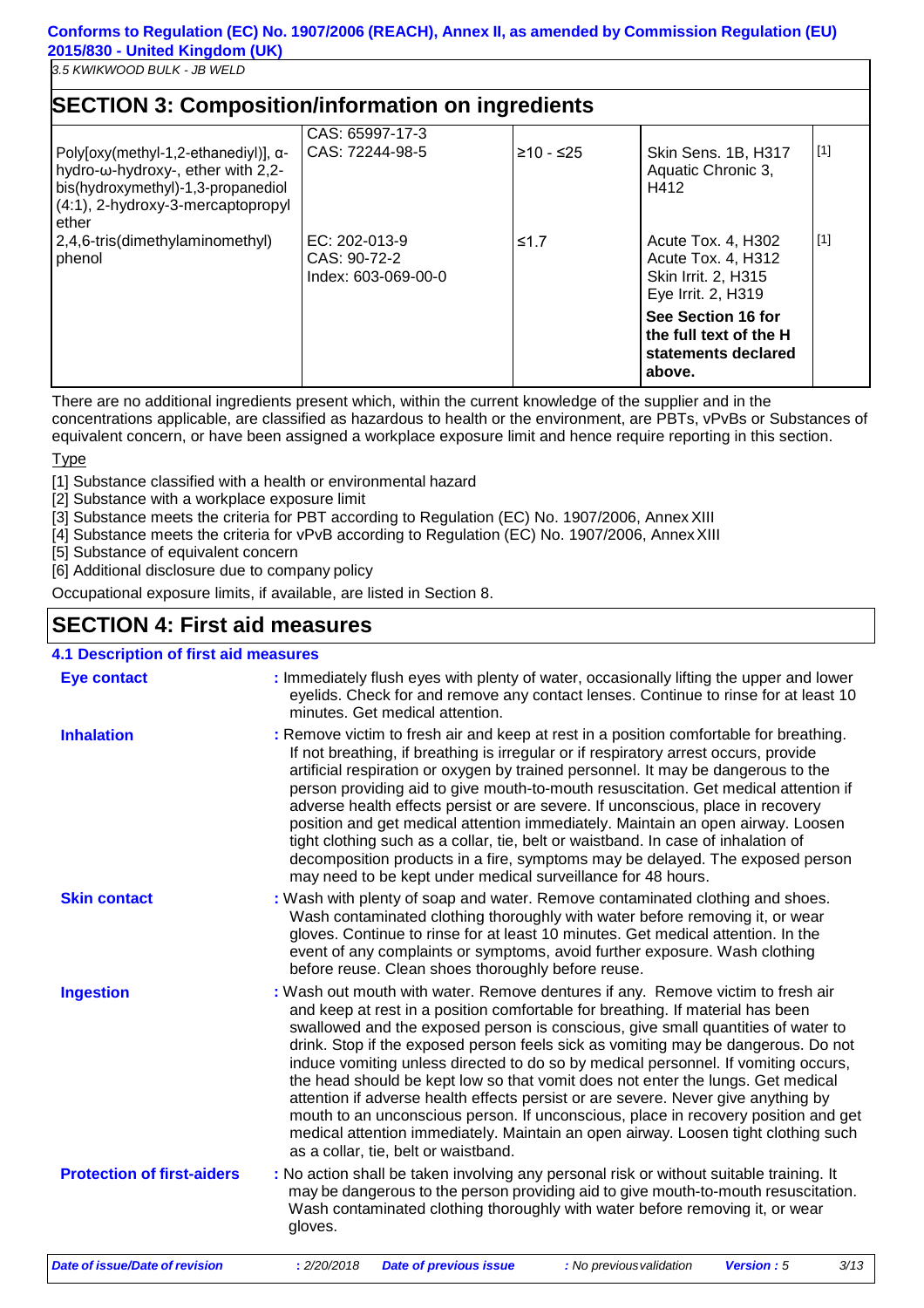### **SECTION 4: First aid measures**

|                                     | 4.2 Most important symptoms and effects, both acute and delayed.                                                                                                         |
|-------------------------------------|--------------------------------------------------------------------------------------------------------------------------------------------------------------------------|
| <b>Over-exposure signs/symptoms</b> |                                                                                                                                                                          |
| <b>Eye contact</b>                  | : Adverse symptoms may include the following:<br>pain or irritation<br>watering<br>redness                                                                               |
| <b>Inhalation</b>                   | : No specific data.                                                                                                                                                      |
| <b>Skin contact</b>                 | : Adverse symptoms may include the following:<br>irritation<br>redness                                                                                                   |
| <b>Ingestion</b>                    | : No specific data.                                                                                                                                                      |
|                                     | 4.3 Indication of any immediate medical attention and special treatment needed                                                                                           |
| <b>Notes to physician</b>           | : In case of inhalation of decomposition products in a fire, symptoms may be delayed.<br>The exposed person may need to be kept under medical surveillance for 48 hours. |
| <b>Specific treatments</b>          | : No specific treatment.                                                                                                                                                 |
|                                     |                                                                                                                                                                          |

# **SECTION 5: Firefighting measures**

| 5.1 Extinguishing media<br><b>Suitable extinguishing</b><br>media | : Use an extinguishing agent suitable for the surrounding fire.                                                                                                                                                                                                                                                                                                       |
|-------------------------------------------------------------------|-----------------------------------------------------------------------------------------------------------------------------------------------------------------------------------------------------------------------------------------------------------------------------------------------------------------------------------------------------------------------|
| <b>Unsuitable extinguishing</b><br>media                          | : None known.                                                                                                                                                                                                                                                                                                                                                         |
|                                                                   | 5.2 Special hazards arising from the substance or mixture                                                                                                                                                                                                                                                                                                             |
| <b>Hazards from the</b><br>substance or mixture                   | : This material is harmful to aquatic life with long lasting effects. Fire water<br>contaminated with this material must be contained and prevented from being<br>discharged to any waterway, sewer or drain.                                                                                                                                                         |
| <b>Hazardous combustion</b><br>products                           | : Decomposition products may include the following materials:<br>carbon dioxide<br>carbon monoxide<br>nitrogen oxides<br>sulfur oxides<br>halogenated compounds<br>metal oxide/oxides                                                                                                                                                                                 |
| <b>5.3 Advice for firefighters</b>                                |                                                                                                                                                                                                                                                                                                                                                                       |
| <b>Special protective actions</b><br>for fire-fighters            | : Promptly isolate the scene by removing all persons from the vicinity of the incident if<br>there is a fire. No action shall be taken involving any personal risk or without<br>suitable training.                                                                                                                                                                   |
| <b>Special protective</b><br>equipment for fire-fighters          | : Fire-fighters should wear appropriate protective equipment and self-contained<br>breathing apparatus (SCBA) with a full face-piece operated in positive pressure<br>mode. Clothing for fire-fighters (including helmets, protective boots and gloves)<br>conforming to European standard EN 469 will provide a basic level of protection for<br>chemical incidents. |

# **SECTION 6: Accidental release measures**

#### **6.1 Personal precautions, protective equipment and emergency procedures For non-emergency personnel :** No action shall be taken involving any personal risk or without suitable training. Evacuate surrounding areas. Keep unnecessary and unprotected personnel from entering. Do not touch or walk through spilt material. Provide adequate ventilation. Wear appropriate respirator when ventilation is inadequate. Put on appropriate personal protective equipment.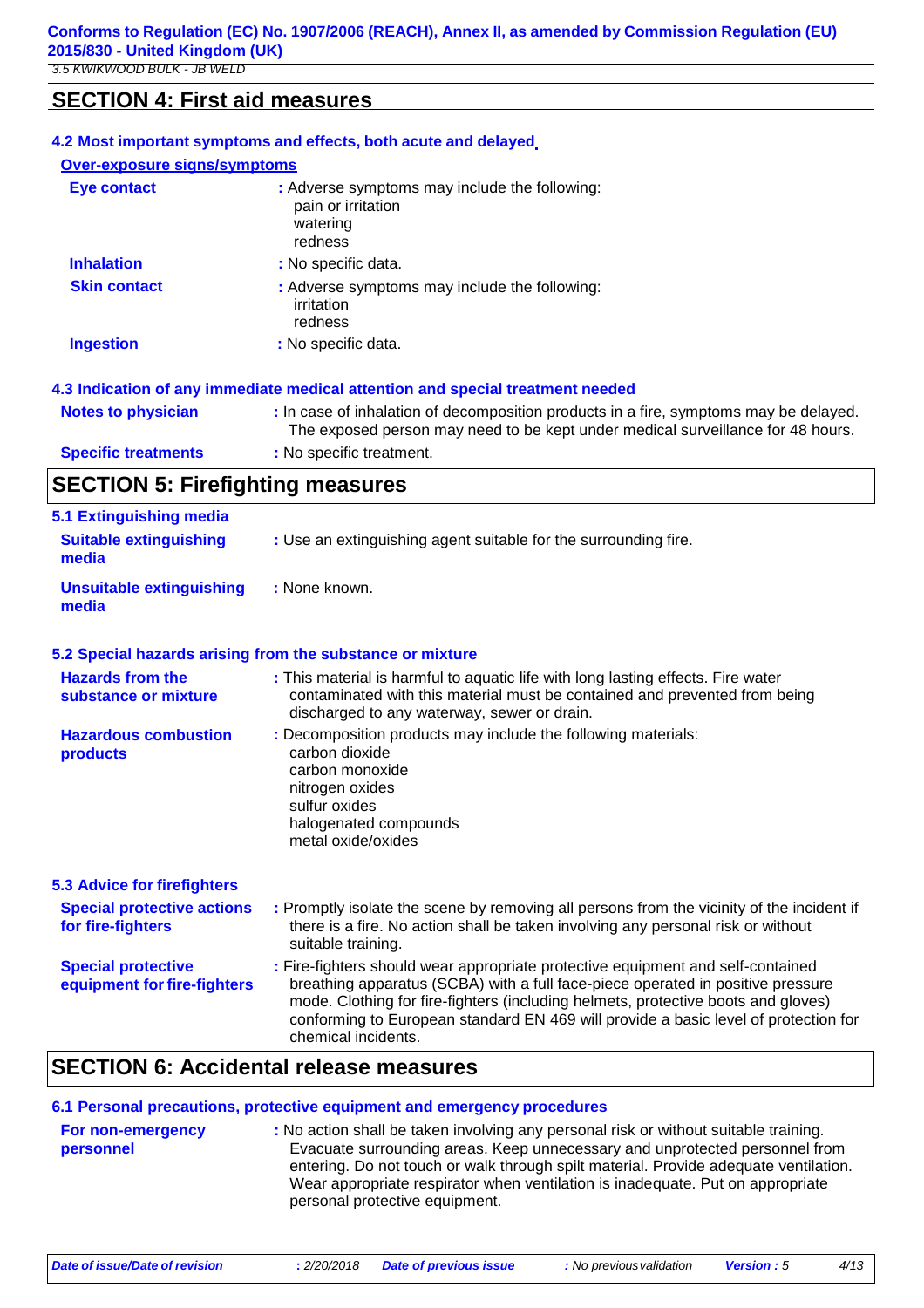*3.5 KWIKWOOD BULK - JB WELD*

### **SECTION 6: Accidental releasemeasures**

| For emergency responders :                               | If specialised clothing is required to deal with the spillage, take note of any<br>information in Section 8 on suitable and unsuitable materials. See also the<br>information in "For non-emergency personnel".                                                                                                                                            |
|----------------------------------------------------------|------------------------------------------------------------------------------------------------------------------------------------------------------------------------------------------------------------------------------------------------------------------------------------------------------------------------------------------------------------|
| <b>6.2 Environmental</b><br><b>precautions</b>           | : Avoid dispersal of spilt material and runoff and contact with soil, waterways, drains<br>and sewers. Inform the relevant authorities if the product has caused environmental<br>pollution (sewers, waterways, soil or air). Water polluting material. May be harmful<br>to the environment if released in large quantities.                              |
| 6.3 Methods and material for containment and cleaning up |                                                                                                                                                                                                                                                                                                                                                            |
| <b>Small spill</b>                                       | : Move containers from spill area. Avoid dust generation. Using a vacuum with<br>HEPA filter will reduce dust dispersal. Place spilled material in a designated,<br>labeled waste container. Dispose of via a licensed waste disposal contractor.                                                                                                          |
| <b>Large spill</b>                                       | : Move containers from spill area. Approach the release from upwind. Prevent entry<br>into sewers, water courses, basements or confined areas. Avoid dust generation.<br>Do not dry sweep. Vacuum dust with equipment fitted with a HEPA filter and place<br>in a closed, labeled waste container. Dispose of via a licensed waste disposal<br>contractor. |
| 6.4 Reference to other<br><b>sections</b>                | : See Section 1 for emergency contact information.<br>See Section 8 for information on appropriate personal protective equipment.<br>See Section 13 for additional waste treatment information.                                                                                                                                                            |

# **SECTION 7: Handling and storage**

The information in this section contains generic advice and guidance. The list of Identified Uses in Section 1 should be consulted for any available use-specific information provided in the Exposure Scenario(s).

#### **7.1 Precautions for safe handling**

| <b>Protective measures</b>                       | : Put on appropriate personal protective equipment (see Section 8). Persons with a<br>history of skin sensitization problems should not be employed in any process in<br>which this product is used. Do not get in eyes or on skin or clothing. Do not ingest.<br>Avoid release to the environment. Keep in the original container or an approved<br>alternative made from a compatible material, kept tightly closed when not in use.<br>Empty containers retain product residue and can be hazardous. Do not reuse<br>container. |
|--------------------------------------------------|------------------------------------------------------------------------------------------------------------------------------------------------------------------------------------------------------------------------------------------------------------------------------------------------------------------------------------------------------------------------------------------------------------------------------------------------------------------------------------------------------------------------------------|
| <b>Advice on general</b><br>occupational hygiene | : Eating, drinking and smoking should be prohibited in areas where this material is<br>handled, stored and processed. Workers should wash hands and face before<br>eating, drinking and smoking. Remove contaminated clothing and protective<br>equipment before entering eating areas. See also Section 8 for additional<br>information on hygiene measures.                                                                                                                                                                      |

#### **7.2 Conditions for safe storage, including any incompatibilities**

Store between the following temperatures: 5 to 30°C (41 to 86°F). Store in accordance with local regulations. Store in original container protected from direct sunlight in a dry, cool and well-ventilated area, away from incompatible materials (see Section 10) and food and drink. Keep container tightly closed and sealed until ready for use. Containers that have been opened must be carefully resealed and kept upright to prevent leakage. Do not store in unlabelled containers. Use appropriate containment to avoid environmental contamination. See Section 10 for incompatible materials before handling or use.

| 7.3 Specific end use(s)                        |                                                                                                                                                                       |
|------------------------------------------------|-----------------------------------------------------------------------------------------------------------------------------------------------------------------------|
| <b>Recommendations</b>                         | : Two part low density concentric extruded epoxy rod used for filling and repairing<br>wooden flooring, window frames, furniture, decorative items and other joinery. |
| Industrial sector specific<br><b>solutions</b> | : Not available.                                                                                                                                                      |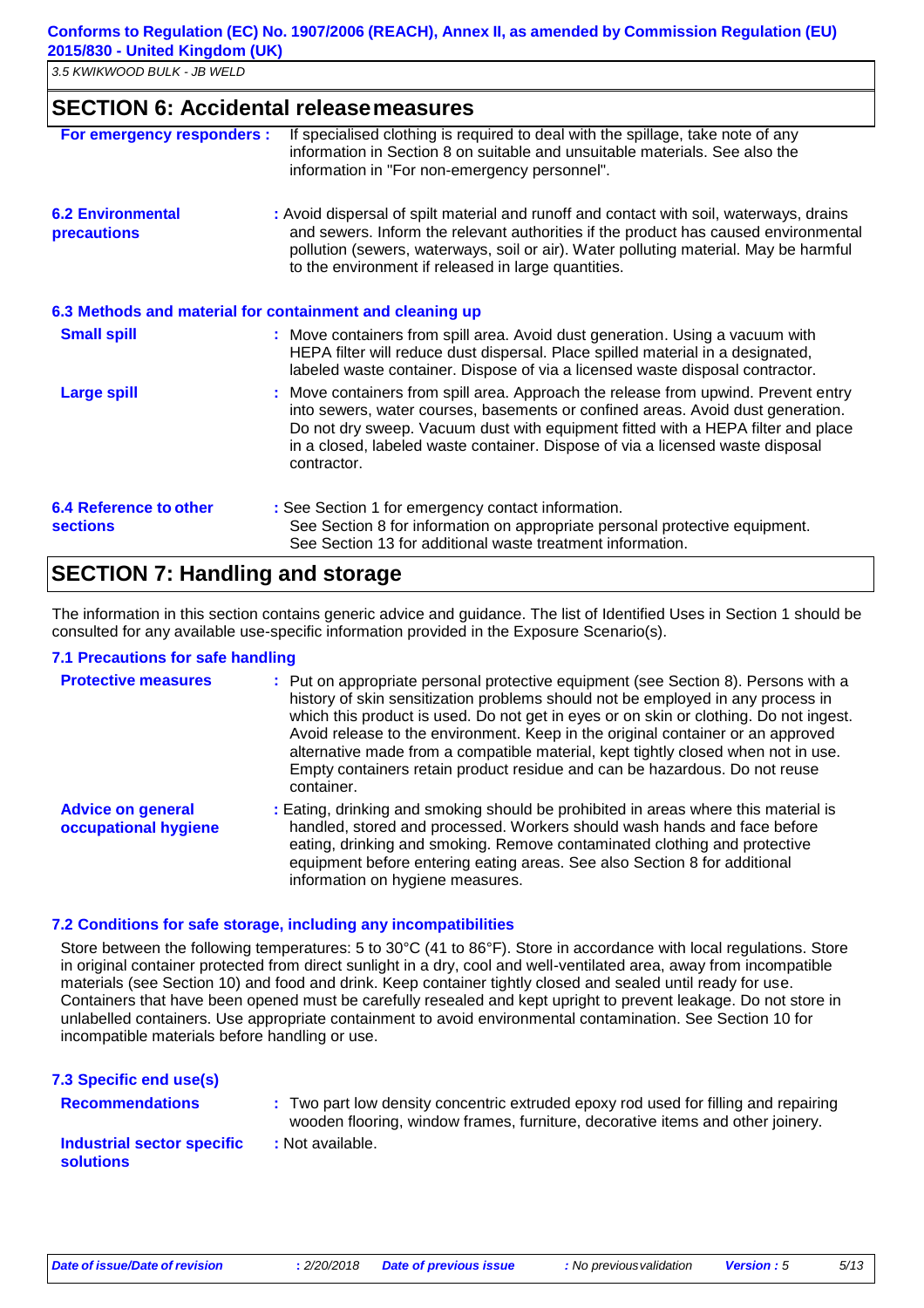# **SECTION 8: Exposure controls/personal protection**

The information in this section contains generic advice and guidance. Information is provided based on typical anticipated uses of the product. Additional measures might be required for bulk handling or other uses that could significantly increase worker exposure or environmental releases.

#### **8.1 Control parameters**

#### **Occupational exposure limits**

| <b>Product/ingredient name</b>              | <b>Exposure limit values</b>                                                                                                                                                                                                                                                                                                                                                                                                                                                                                                                                                                                                                                                                                                                                                                                                                                                                                                                                                                                                       |
|---------------------------------------------|------------------------------------------------------------------------------------------------------------------------------------------------------------------------------------------------------------------------------------------------------------------------------------------------------------------------------------------------------------------------------------------------------------------------------------------------------------------------------------------------------------------------------------------------------------------------------------------------------------------------------------------------------------------------------------------------------------------------------------------------------------------------------------------------------------------------------------------------------------------------------------------------------------------------------------------------------------------------------------------------------------------------------------|
| Talc<br>glass, oxide, chemicals             | EH40/2005 WELs (United Kingdom (UK), 12/2011).<br>TWA: 1 mg/m <sup>3</sup> 8 hours. Form: respirable dust<br>EH40/2005 WELs (United Kingdom (UK), 12/2011).<br>TWA: 5 mg/m <sup>3</sup> 8 hours.                                                                                                                                                                                                                                                                                                                                                                                                                                                                                                                                                                                                                                                                                                                                                                                                                                   |
| <b>Recommended monitoring</b><br>procedures | : If this product contains ingredients with exposure limits, personal, workplace<br>atmosphere or biological monitoring may be required to determine the effectiveness<br>of the ventilation or other control measures and/or the necessity to use respiratory<br>protective equipment. Reference should be made to monitoring standards, such as<br>the following: European Standard EN 689 (Workplace atmospheres - Guidance for<br>the assessment of exposure by inhalation to chemical agents for comparison with<br>limit values and measurement strategy) European Standard EN 14042 (Workplace<br>atmospheres - Guide for the application and use of procedures for the assessment<br>of exposure to chemical and biological agents) European Standard EN 482<br>(Workplace atmospheres - General requirements for the performance of procedures<br>for the measurement of chemical agents) Reference to national guidance<br>documents for methods for the determination of hazardous substances will also be<br>required. |

#### **DNELs/DMELs**

No DNELs/DMELs available.

#### **PNECs**

No PNECs available

| <b>8.2 Exposure controls</b>               |                                                                                                                                                                                                                                                                                                                                                                                                                                                                                                                                                                                                                           |
|--------------------------------------------|---------------------------------------------------------------------------------------------------------------------------------------------------------------------------------------------------------------------------------------------------------------------------------------------------------------------------------------------------------------------------------------------------------------------------------------------------------------------------------------------------------------------------------------------------------------------------------------------------------------------------|
| <b>Appropriate engineering</b><br>controls | : Good general ventilation should be sufficient to control worker exposure to airborne<br>contaminants.                                                                                                                                                                                                                                                                                                                                                                                                                                                                                                                   |
| Individual protection measures             |                                                                                                                                                                                                                                                                                                                                                                                                                                                                                                                                                                                                                           |
| <b>Hygiene measures</b>                    | : Wash hands, forearms and face thoroughly after handling chemical products,<br>before eating, smoking and using the lavatory and at the end of the working period.<br>Appropriate techniques should be used to remove potentially contaminated clothing.<br>Contaminated work clothing should not be allowed out of the workplace. Wash<br>contaminated clothing before reusing. Ensure that eyewash stations and safety<br>showers are close to the workstation location.                                                                                                                                               |
| <b>Eye/face protection</b>                 | : Safety eyewear complying with an approved standard should be used when a risk<br>assessment indicates this is necessary to avoid exposure to liquid splashes, mists,<br>gases or dusts. If contact is possible, the following protection should be worn,<br>unless the assessment indicates a higher degree of protection: chemical splash<br>goggles.                                                                                                                                                                                                                                                                  |
| <b>Skin protection</b>                     |                                                                                                                                                                                                                                                                                                                                                                                                                                                                                                                                                                                                                           |
| <b>Hand protection</b>                     | : Chemical-resistant, impervious gloves complying with an approved standard should<br>be worn at all times when handling chemical products if a risk assessment indicates<br>this is necessary. Considering the parameters specified by the glove manufacturer,<br>check during use that the gloves are still retaining their protective properties. It<br>should be noted that the time to breakthrough for any glove material may be<br>different for different glove manufacturers. In the case of mixtures, consisting of<br>several substances, the protection time of the gloves cannot be accurately<br>estimated. |
| <b>Body protection</b>                     | : Personal protective equipment for the body should be selected based on the task<br>being performed and the risks involved and should be approved by a specialist<br>before handling this product.                                                                                                                                                                                                                                                                                                                                                                                                                       |
| <b>Date of issue/Date of revision</b>      | : 2/20/2018<br><b>Date of previous issue</b><br>: No previous validation<br>Version: 5<br>6/13                                                                                                                                                                                                                                                                                                                                                                                                                                                                                                                            |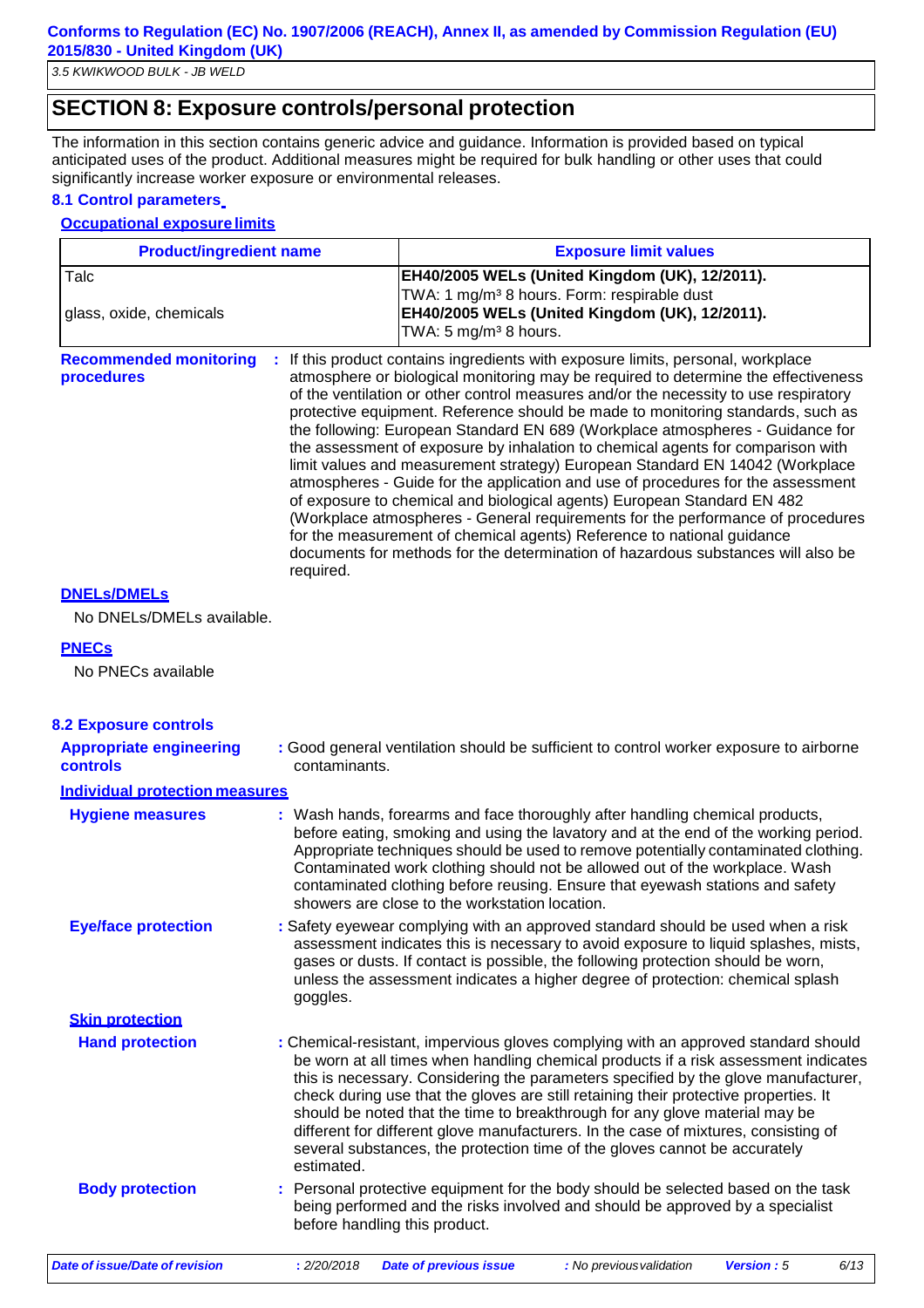### **SECTION 8: Exposure controls/personal protection**

| <b>Other skin protection</b>                     | : Appropriate footwear and any additional skin protection measures should be<br>selected based on the task being performed and the risks involved and should be<br>approved by a specialist before handling this product.                                                                                                       |
|--------------------------------------------------|---------------------------------------------------------------------------------------------------------------------------------------------------------------------------------------------------------------------------------------------------------------------------------------------------------------------------------|
| <b>Respiratory protection</b>                    | : Based on the hazard and potential for exposure, select a respirator that meets the<br>appropriate standard or certification. Respirators must be used according to a<br>respiratory protection program to ensure proper fitting, training, and other important<br>aspects of use.                                             |
| <b>Environmental exposure</b><br><b>controls</b> | : Emissions from ventilation or work process equipment should be checked to<br>ensure they comply with the requirements of environmental protection legislation.<br>In some cases, fume scrubbers, filters or engineering modifications to the process<br>equipment will be necessary to reduce emissions to acceptable levels. |

# **SECTION 9: Physical and chemical properties**

| 9.1 Information on basic physical and chemical properties.  |                                                                      |
|-------------------------------------------------------------|----------------------------------------------------------------------|
| <b>Appearance</b>                                           |                                                                      |
| <b>Physical state</b>                                       | : Solid.                                                             |
| <b>Colour</b>                                               | : Beige.                                                             |
| <b>Odour</b>                                                | : Pungent.                                                           |
| <b>Odour threshold</b>                                      | : Not available.                                                     |
| pH                                                          | : Not available.                                                     |
| <b>Melting point/freezing point</b>                         | : Not available.                                                     |
| <b>Initial boiling point and</b><br>boiling range           | : Not available.                                                     |
| <b>Flash point</b>                                          | : Closed cup: Not applicable. [Product does not sustain combustion.] |
| <b>Evaporation rate</b>                                     | : Not applicable.                                                    |
| <b>Flammability (solid, gas)</b>                            | : Not available.                                                     |
| <b>Upper/lower flammability or</b><br>explosive limits      | : Not available.                                                     |
| <b>Vapour pressure</b>                                      | : Not available.                                                     |
| <b>Vapour density</b>                                       | : Not available.                                                     |
| <b>Relative density</b>                                     | : 0.925                                                              |
| <b>Solubility(ies)</b>                                      | : Not available.                                                     |
| Partition coefficient: n-octanol/ : Not available.<br>water |                                                                      |
| <b>Auto-ignition temperature</b>                            | : Not available.                                                     |
| <b>Decomposition temperature</b>                            | : Not available.                                                     |
| <b>Viscosity</b>                                            | : Not available.                                                     |
| <b>Explosive properties</b>                                 | : Not available.                                                     |
| <b>Oxidising properties</b>                                 | : Not available.                                                     |
|                                                             |                                                                      |

**9.2 Other information**

**Solubility in water :** Notavailable.

### **SECTION 10: Stability and reactivity**

| <b>10.1 Reactivity</b>                            | : No specific test data related to reactivity available for this product or its ingredients. |
|---------------------------------------------------|----------------------------------------------------------------------------------------------|
| <b>10.2 Chemical stability</b>                    | : The product is stable.                                                                     |
| <b>10.3 Possibility of</b><br>hazardous reactions | : Under normal conditions of storage and use, hazardous reactions will not occur.            |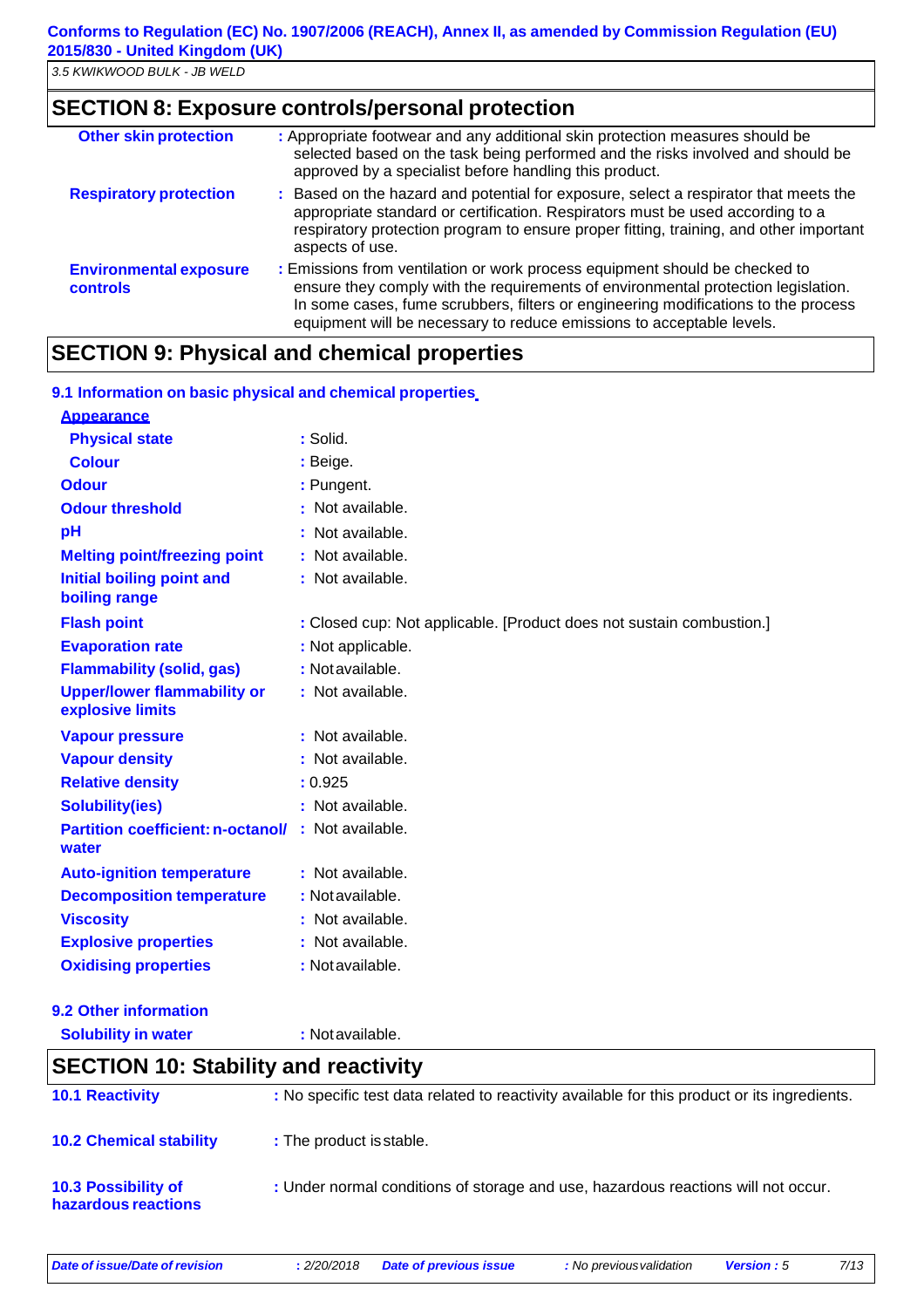*3.5 KWIKWOOD BULK - JB WELD*

# **SECTION 10: Stability and reactivity**

**10.4 Conditions to avoid :** No specificdata.

**10.5 Incompatible materials :** No specific data.

**10.6 Hazardous decomposition products :** Under normal conditions of storage and use, hazardous decomposition products should not be produced.

### **SECTION 11: Toxicological information**

#### **11.1 Information on toxicological effects**

#### **Acute toxicity**

| <b>Product/ingredient name</b>                            | <b>Result</b> | <b>Species</b> | <b>Dose</b> | <b>Exposure</b> |
|-----------------------------------------------------------|---------------|----------------|-------------|-----------------|
| $2,4,6$ -tris<br>(dimethylaminomethyl)<br><b>I</b> phenol | LD50 Dermal   | Rat            | 1280 mg/kg  |                 |
|                                                           | LD50 Oral     | Rat            | 1200 mg/kg  |                 |

**Conclusion/Summary :** Notavailable.

#### **Acute toxicity estimates**

| <b>Route</b> | <b>ATE value</b> |
|--------------|------------------|
| Oral         | 2431.6 mg/kg     |
| Dermal       | 2593.7 mg/kg     |

#### **Irritation/Corrosion**

| <b>Product/ingredient name</b>                                                                                      | <b>Result</b>                                                                                                                                                                                                                                                                                                                                                                                                                | <b>Species</b> | <b>Score</b> | <b>Exposure</b>             | <b>Observation</b> |
|---------------------------------------------------------------------------------------------------------------------|------------------------------------------------------------------------------------------------------------------------------------------------------------------------------------------------------------------------------------------------------------------------------------------------------------------------------------------------------------------------------------------------------------------------------|----------------|--------------|-----------------------------|--------------------|
| reaction product: bisphenol-<br>A-(epichlorhydrin); epoxy<br>resin (number average<br>molecular weight $\leq 700$ ) | Eyes - Mild irritant                                                                                                                                                                                                                                                                                                                                                                                                         | Rabbit         |              | 100<br>milligrams           |                    |
|                                                                                                                     | Skin - Moderate irritant                                                                                                                                                                                                                                                                                                                                                                                                     | Rabbit         |              | 24 hours 500<br>microliters |                    |
|                                                                                                                     | Skin - Severe irritant                                                                                                                                                                                                                                                                                                                                                                                                       | Rabbit         |              | 24 hours 2<br>milligrams    |                    |
| $2,4,6$ -tris<br>(dimethylaminomethyl)<br>phenol                                                                    | Eyes - Severe irritant                                                                                                                                                                                                                                                                                                                                                                                                       | Rabbit         |              | 24 hours 50<br>Micrograms   |                    |
|                                                                                                                     | Skin - Mild irritant                                                                                                                                                                                                                                                                                                                                                                                                         | Rat            |              | 0.025<br><b>Mililiters</b>  |                    |
|                                                                                                                     | Skin - Severe irritant                                                                                                                                                                                                                                                                                                                                                                                                       | Rat            |              | 0.25 Mililiters             |                    |
|                                                                                                                     | Skin - Severe irritant                                                                                                                                                                                                                                                                                                                                                                                                       | Rabbit         | Ĭ.           | 24 hours 2<br>milligrams    |                    |
| <b>Conclusion/Summary</b>                                                                                           | : Not available.                                                                                                                                                                                                                                                                                                                                                                                                             |                |              |                             |                    |
| <b>Sensitisation</b>                                                                                                |                                                                                                                                                                                                                                                                                                                                                                                                                              |                |              |                             |                    |
| <b>Conclusion/Summary</b>                                                                                           | : Not available.                                                                                                                                                                                                                                                                                                                                                                                                             |                |              |                             |                    |
| <b>Mutagenicity</b>                                                                                                 |                                                                                                                                                                                                                                                                                                                                                                                                                              |                |              |                             |                    |
| <b>Conclusion/Summary</b>                                                                                           | : Not available.                                                                                                                                                                                                                                                                                                                                                                                                             |                |              |                             |                    |
| <b>Carcinogenicity</b>                                                                                              |                                                                                                                                                                                                                                                                                                                                                                                                                              |                |              |                             |                    |
| <b>Conclusion/Summary</b>                                                                                           | This product contains talc in a polymer matrix. Sanding the cured product may<br>release particles containing talc with the polymer and other components of the<br>matrix into the air. The talc contains less than 1% crystalline silica. Appropriate<br>evaluations of the use of the product should be performed to determine if exposure<br>to talc occurs due to handling and use. If such exposures occur, appropriate |                |              |                             |                    |

**Reproductive toxicity**

Exposure Limit (PEL).

precautions must be taken to prevent exposure in excess of the OSHA Permissible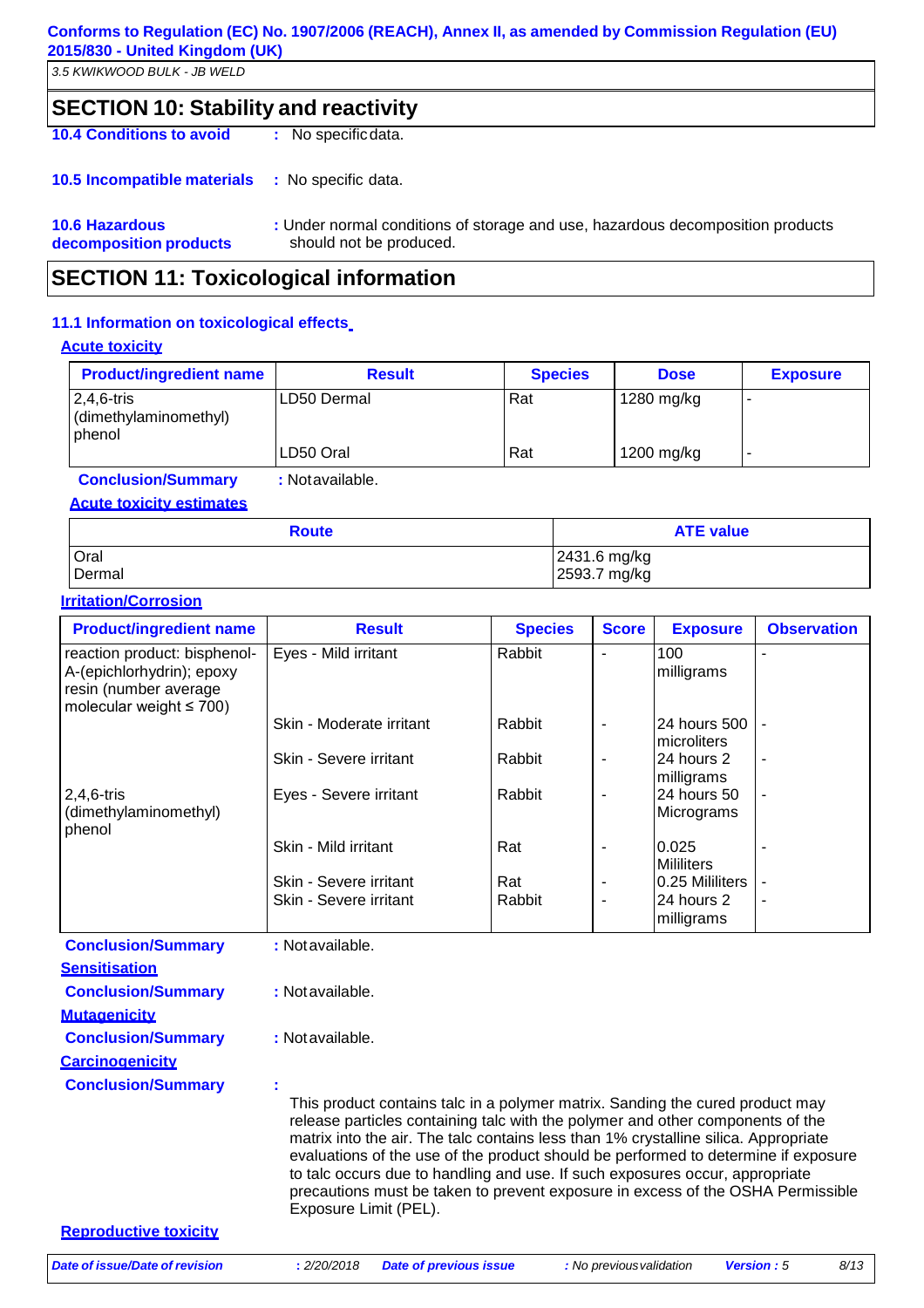*3.5 KWIKWOOD BULK - JB WELD*

| <b>SECTION 11: Toxicologicalinformation</b>                          |                                                                                                          |  |  |  |  |
|----------------------------------------------------------------------|----------------------------------------------------------------------------------------------------------|--|--|--|--|
| <b>Conclusion/Summary</b>                                            | : Not available.                                                                                         |  |  |  |  |
| <b>Teratogenicity</b>                                                |                                                                                                          |  |  |  |  |
| <b>Conclusion/Summary</b>                                            | : Not available.                                                                                         |  |  |  |  |
| Specific target organ toxicity (single exposure)                     |                                                                                                          |  |  |  |  |
| Not available.                                                       |                                                                                                          |  |  |  |  |
| Specific target organ toxicity (repeated exposure)<br>Not available. |                                                                                                          |  |  |  |  |
| <b>Aspiration hazard</b><br>Not available.                           |                                                                                                          |  |  |  |  |
| <b>Information on likely routes : Not available.</b><br>of exposure  |                                                                                                          |  |  |  |  |
| <b>Potential acute health effects</b>                                |                                                                                                          |  |  |  |  |
| <b>Eye contact</b>                                                   | : Causes serious eye irritation.                                                                         |  |  |  |  |
| <b>Inhalation</b>                                                    | : No known significant effects or critical hazards.                                                      |  |  |  |  |
| <b>Skin contact</b>                                                  | : Causes skin irritation. May cause an allergic skin reaction.                                           |  |  |  |  |
| <b>Ingestion</b>                                                     | : No known significant effects or critical hazards.                                                      |  |  |  |  |
|                                                                      | Symptoms related to the physical, chemical and toxicological characteristics                             |  |  |  |  |
| <b>Eye contact</b>                                                   | : Adverse symptoms may include the following:                                                            |  |  |  |  |
|                                                                      | pain or irritation<br>watering<br>redness                                                                |  |  |  |  |
| <b>Inhalation</b>                                                    | : No specific data.                                                                                      |  |  |  |  |
| <b>Skin contact</b>                                                  | : Adverse symptoms may include the following:<br>irritation<br>redness                                   |  |  |  |  |
| <b>Ingestion</b>                                                     | : No specific data.                                                                                      |  |  |  |  |
|                                                                      | Delayed and immediate effects as well as chronic effects from short and long-term exposure               |  |  |  |  |
| <b>Short term exposure</b>                                           |                                                                                                          |  |  |  |  |
| <b>Potential immediate</b><br>effects                                | : Not available.                                                                                         |  |  |  |  |
| <b>Potential delayed effects</b>                                     | : Not available.                                                                                         |  |  |  |  |
| Long term exposure                                                   |                                                                                                          |  |  |  |  |
| <b>Potential immediate</b><br>effects                                | : Not available.                                                                                         |  |  |  |  |
| <b>Potential delayed effects</b>                                     | : Not available.                                                                                         |  |  |  |  |
| <b>Potential chronic health effects</b>                              |                                                                                                          |  |  |  |  |
| Not available.                                                       |                                                                                                          |  |  |  |  |
| <b>Conclusion/Summary</b>                                            | : Not available.                                                                                         |  |  |  |  |
| <b>General</b>                                                       | : Once sensitized, a severe allergic reaction may occur when subsequently exposed<br>to very low levels. |  |  |  |  |
| <b>Carcinogenicity</b>                                               | : No known significant effects or critical hazards.                                                      |  |  |  |  |
| <b>Mutagenicity</b>                                                  | : No known significant effects or critical hazards.                                                      |  |  |  |  |
| <b>Teratogenicity</b>                                                | : No known significant effects or critical hazards.                                                      |  |  |  |  |
| <b>Developmental effects</b>                                         | : No known significant effects or critical hazards.                                                      |  |  |  |  |
| <b>Fertility effects</b>                                             | : No known significant effects or critical hazards.                                                      |  |  |  |  |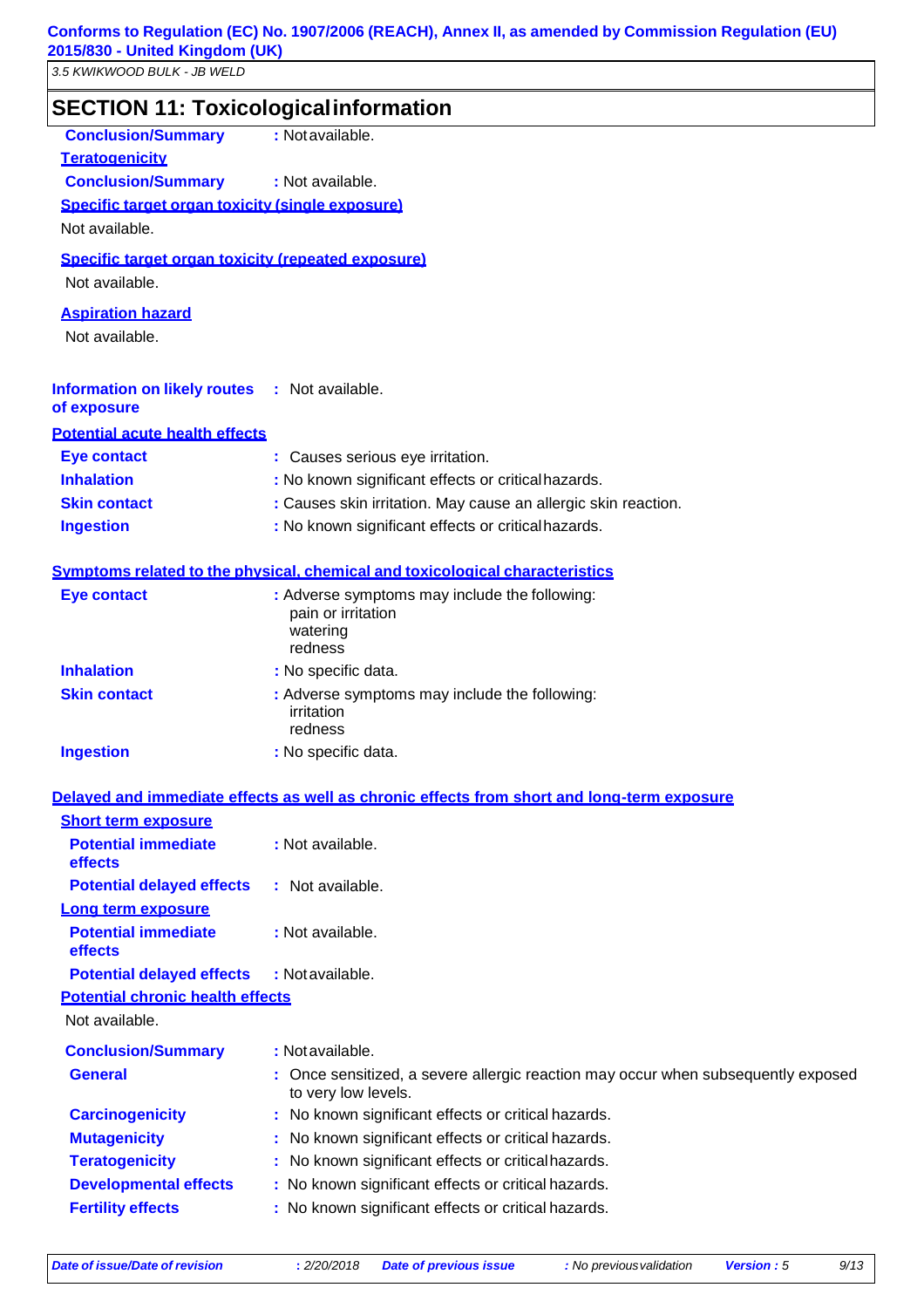### **SECTION 11: Toxicologicalinformation**

**Other information :** Notavailable.

### **SECTION 12: Ecological information**

#### **12.1 Toxicity**

**Conclusion/Summary :** Not available.

#### **12.2 Persistence and degradability**

**Conclusion/Summary :** Not available.

#### **12.3 Bioaccumulative potential**

| <b>Product/ingredient name</b>                                                                                      | $\mathsf{LogP}_\mathsf{ow}$ | <b>BCF</b> | <b>Potential</b> |
|---------------------------------------------------------------------------------------------------------------------|-----------------------------|------------|------------------|
| reaction product: bisphenol-<br>A-(epichlorhydrin); epoxy<br>resin (number average<br>molecular weight $\leq 700$ ) | 2.64 to 3.78                | 31         | low              |
| $2,4,6$ -tris<br>(dimethylaminomethyl)<br>phenol                                                                    | 0.219                       |            | low              |

| <b>12.4 Mobility in soil</b>                            |                  |
|---------------------------------------------------------|------------------|
| <b>Soil/water partition</b><br><b>coefficient (Koc)</b> | : Not available. |
| <b>Mobility</b>                                         | : Not available. |

# **12.5 Results of PBT and vPvB assessment PBT** : Not applicable.

- **vPvB :** Notapplicable.
- 

**12.6 Other adverse effects :** No known significant effects or criticalhazards.

### **SECTION 13: Disposal considerations**

The information in this section contains generic advice and guidance. The list of Identified Uses in Section 1 should be consulted for any available use-specific information provided in the Exposure Scenario(s).

#### **13.1 Waste treatment methods**

| <b>Product</b>             |                                                                                                                                                                                                                                                                                                                                                                                                                                                                                                                                                      |
|----------------------------|------------------------------------------------------------------------------------------------------------------------------------------------------------------------------------------------------------------------------------------------------------------------------------------------------------------------------------------------------------------------------------------------------------------------------------------------------------------------------------------------------------------------------------------------------|
| <b>Methods of disposal</b> | : The generation of waste should be avoided or minimised wherever possible.<br>Disposal of this product, solutions and any by-products should at all times comply<br>with the requirements of environmental protection and waste disposal legislation<br>and any regional local authority requirements. Dispose of surplus and non-<br>recyclable products via a licensed waste disposal contractor. Waste should not be<br>disposed of untreated to the sewer unless fully compliant with the requirements of<br>all authorities with jurisdiction. |
|                            |                                                                                                                                                                                                                                                                                                                                                                                                                                                                                                                                                      |

**Hazardous waste :** Yes. **European waste catalogue (EWC)**

| <b>Waste code</b>          | <b>Waste designation</b>                                                                                                                                                                                 |  |  |
|----------------------------|----------------------------------------------------------------------------------------------------------------------------------------------------------------------------------------------------------|--|--|
| 08 04 09*                  | waste adhesives and sealants containing organic solvents or other hazardous<br>substances                                                                                                                |  |  |
| <b>Packaging</b>           |                                                                                                                                                                                                          |  |  |
| <b>Methods of disposal</b> | : The generation of waste should be avoided or minimised wherever possible. Waste<br>packaging should be recycled. Incineration or landfill should only be considered<br>when recycling is not feasible. |  |  |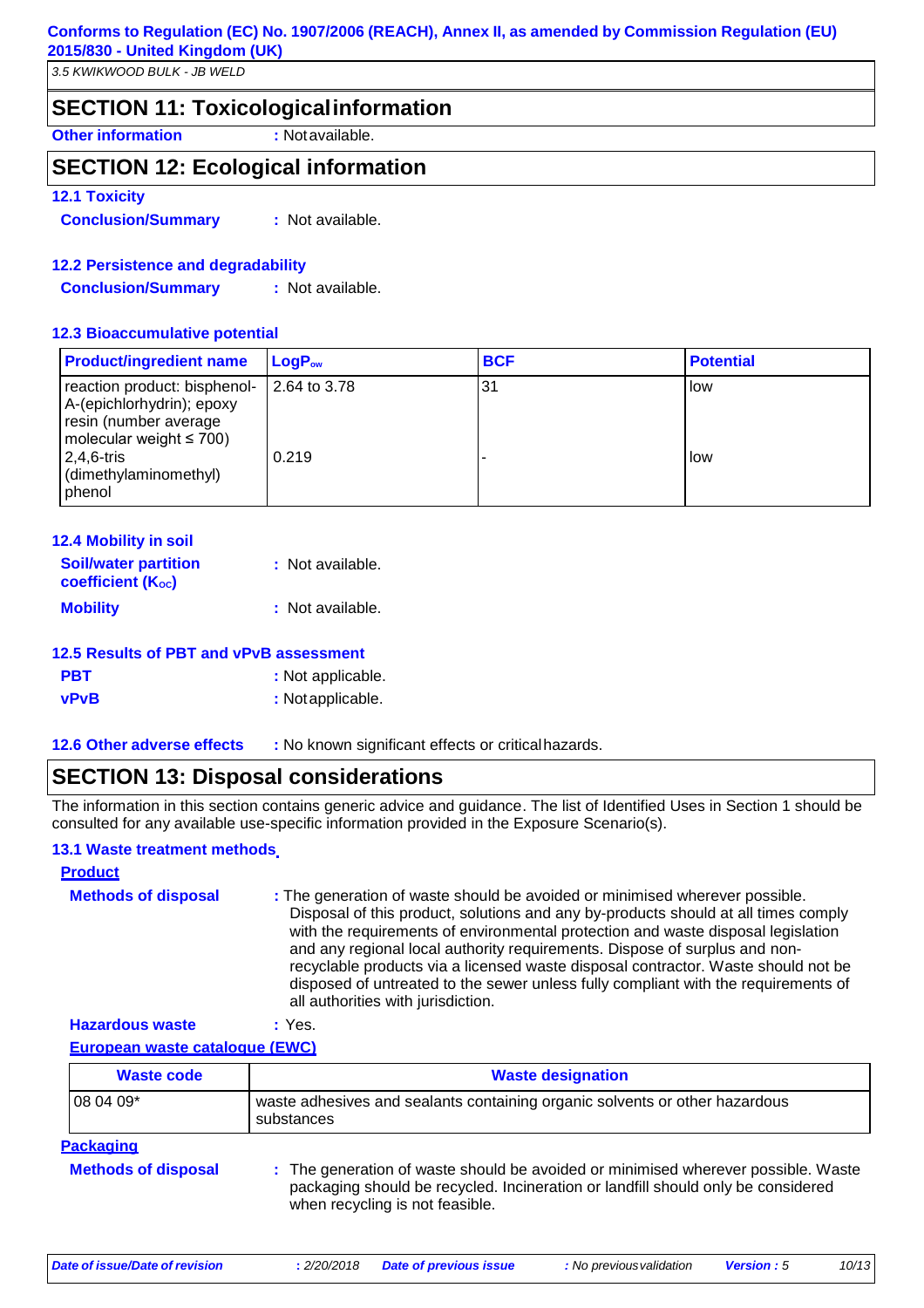### **SECTION 13: Disposal considerations**

| <b>Type of packaging</b>   | European waste catalogue (EWC)                                                                                                                                                                                                                                                                                                               |                                                                             |
|----------------------------|----------------------------------------------------------------------------------------------------------------------------------------------------------------------------------------------------------------------------------------------------------------------------------------------------------------------------------------------|-----------------------------------------------------------------------------|
| Tube                       | 15 01 10*                                                                                                                                                                                                                                                                                                                                    | packaging containing residues of or contaminated by<br>hazardous substances |
| <b>Special precautions</b> | : This material and its container must be disposed of in a safe way. Care should be<br>taken when handling emptied containers that have not been cleaned or rinsed out.<br>Empty containers or liners may retain some product residues. Avoid dispersal of<br>spilt material and runoff and contact with soil, waterways, drains and sewers. |                                                                             |

### **SECTION 14: Transport information**

|                                           | <b>ADR/RID</b> | <b>ADN</b>     | <b>IMDG</b>    | <b>IATA</b>    |
|-------------------------------------------|----------------|----------------|----------------|----------------|
| 14.1 UN number                            | Not regulated. | Not regulated. | Not regulated. | Not regulated. |
| 14.2 UN proper<br>shipping name           | ٠              |                |                |                |
| <b>14.3 Transport</b><br>hazard class(es) | ٠              |                |                |                |
| 14.4 Packing<br>group                     |                |                |                |                |
| 14.5<br><b>Environmental</b><br>hazards   | No.            | No.            | No.            | No.            |

**14.6 Special precautions for user**

**: Transport within user's premises:** always transport in closed containers that are upright and secure. Ensure that persons transporting the product know what to do in the event of an accident or spillage.

**14.7 Transport in bulk according to Annex II of Marpol and the IBC Code :** Not available.

# **SECTION 15: Regulatory information**

**15.1 Safety, health and environmental regulations/legislation specific for the substance or mixture**

**EU Regulation (EC) No. 1907/2006 (REACH)**

**Annex XIV - List of substances subject to authorisation**

#### **Annex XIV**

None of the components are listed.

**Substances of very high concern**

None of the components are listed.

**Annex XVII -Restrictions :** Not applicable.

**on the manufacture, placing on the market and use of certain** 

**dangerous substances, mixtures and articles**

#### **Other EU regulations**

**Ozone depleting substances (1005/2009/EU)**

Not listed.

#### **Prior Informed Consent (PIC) (649/2012/EU)**

Not listed.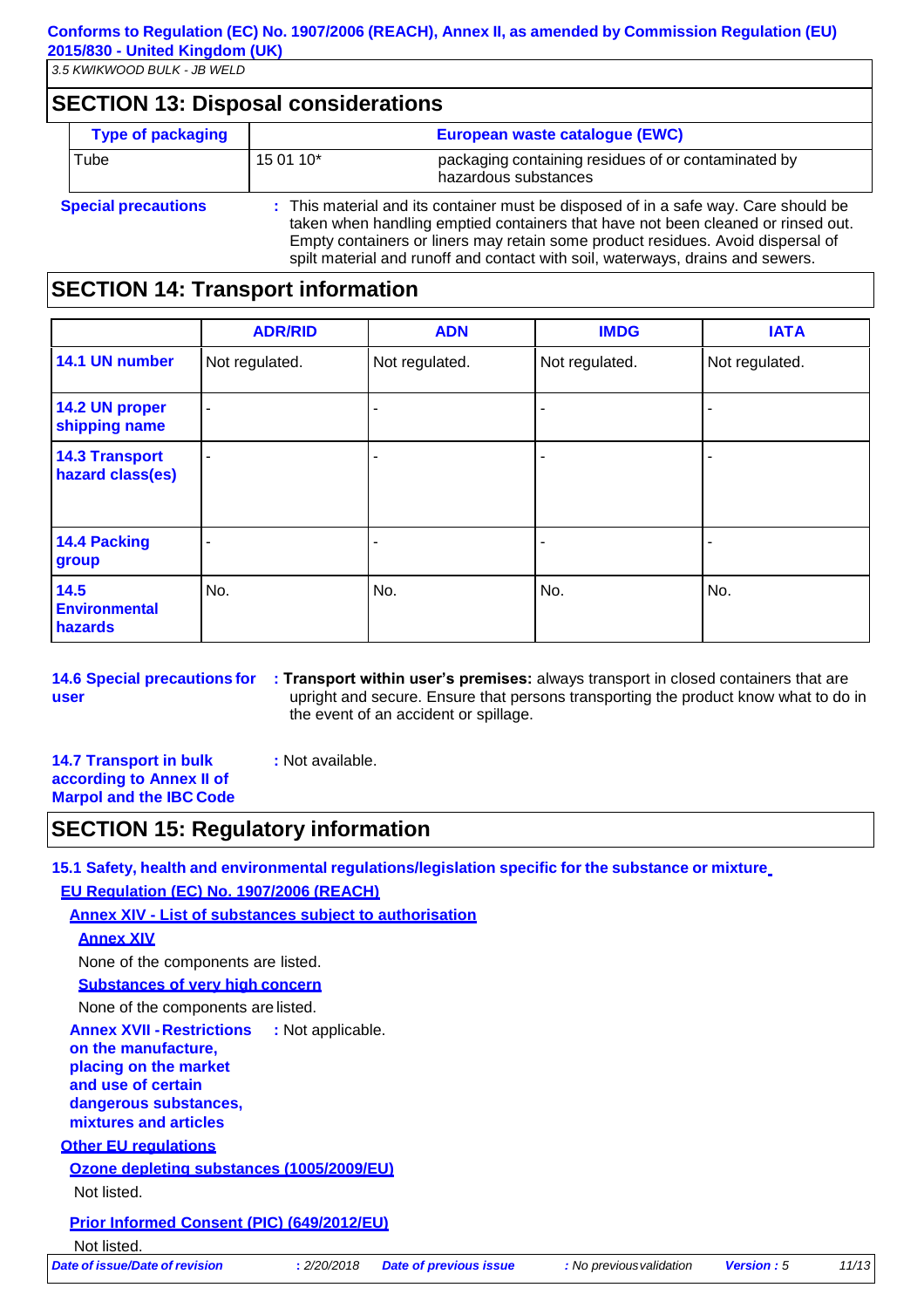# **SECTION 15: Regulatory information**

#### **Seveso Directive**

This product is not controlled under the Seveso Directive.

#### **International regulations**

**Chemical Weapon Convention List Schedules I, II & III Chemicals** Not listed.

**Montreal Protocol (Annexes A, B, C, E)**

Not listed.

**Stockholm Convention on Persistent Organic Pollutants** Not listed.

**Rotterdam Convention on Prior Informed Consent (PIC)** Not listed.

**UNECE Aarhus Protocol on POPs and Heavy Metals**

Not listed.

| <b>Inventory list</b>                     |                                                                                                 |  |
|-------------------------------------------|-------------------------------------------------------------------------------------------------|--|
| <b>Australia</b>                          | : Not determined.                                                                               |  |
| <b>Canada</b>                             | : Not determined.                                                                               |  |
| <b>China</b>                              | : All components are listed or exempted.                                                        |  |
| <b>Europe</b>                             | : Not determined.                                                                               |  |
| <b>Japan</b>                              | : Japan inventory (ENCS): Notdetermined.<br>Japan inventory (ISHL): Not determined.             |  |
| <b>Malaysia</b>                           | : Not determined.                                                                               |  |
| <b>New Zealand</b>                        | : All components are listed or exempted.                                                        |  |
| <b>Philippines</b>                        | : All components are listed or exempted.                                                        |  |
| <b>Republic of Korea</b>                  | : Not determined.                                                                               |  |
| <b>Taiwan</b>                             | : All components are listed or exempted.                                                        |  |
| <b>Thailand</b>                           | : Not determined.                                                                               |  |
| <b>Turkey</b>                             | : Not determined.                                                                               |  |
| <b>United States</b>                      | : Not determined.                                                                               |  |
| <b>Viet Nam</b>                           | : Not determined.                                                                               |  |
| <b>15.2 Chemical safety</b><br>assessment | : This product contains substances for which Chemical Safety Assessments are still<br>required. |  |

# **SECTION 16: Other information**

|                                        | $\nabla$ Indicates information that has changed from previously issued version.                         |
|----------------------------------------|---------------------------------------------------------------------------------------------------------|
| <b>Abbreviations and</b>               | $:$ ATE = Acute Toxicity Estimate                                                                       |
| acronyms                               | CLP = Classification, Labelling and Packaging Regulation [Regulation (EC) No.                           |
|                                        | 1272/2008]                                                                                              |
|                                        | DMEL = Derived Minimal Effect Level                                                                     |
|                                        | DNEL = Derived No Effect Level                                                                          |
|                                        | EUH statement = CLP-specific Hazard statement                                                           |
|                                        | PBT = Persistent, Bioaccumulative and Toxic                                                             |
|                                        | PNEC = Predicted No Effect Concentration                                                                |
| <b>RRN</b> = REACH Registration Number |                                                                                                         |
|                                        | vPvB = Very Persistent and Very Bioaccumulative                                                         |
|                                        | <u>Procedure used to derive the classification according to Regulation (EC) No. 1272/2008 [CLP/GHS]</u> |